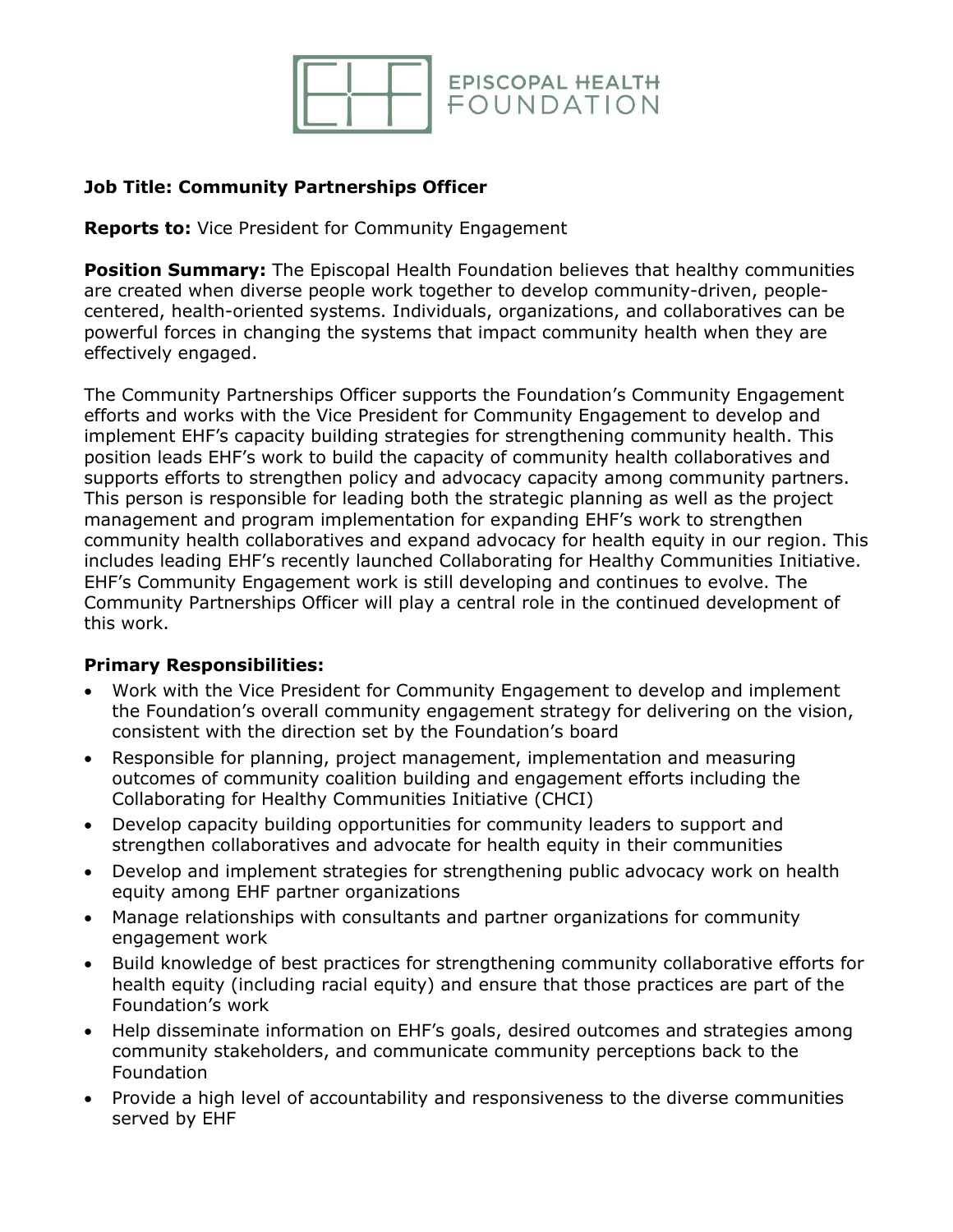• Collaborate with other EHF divisions to support the integration of EHF's engagement capacity across the organization; May lead cross-divisional projects as needed

# **Qualifications and Skills:**

- Must have a Bachelor's degree and a minimum of 7 years of experience in program development, community organizing, community collaborative development or related work; Master's degree in an associated field is preferred
- Experience working with community collaboratives or partnerships
- Experience working in health equity and/or social determinants of health preferred
- Understanding of racial equity issues and experience with inclusive practices in program design and development
- Strong and creative strategic thinker comfortable working in an adaptive and dynamic environment with a track record of success in developing and implementing new ideas
- Strong project management, collaboration, and program implementation skills
- Experience with public advocacy work and campaign strategies preferred
- Track record of working successfully across a diverse range of communities, institutions and population groups and building commitment among stakeholders
- Experience interfacing with a variety of stakeholders such as elected officials, community leaders and grassroots constituencies
- Exceptional relationship management skills and the ability to be adaptive and diffuse difficult situations and an ability to be flexible in a team-oriented approach with diverse groups of people
- Strong writing and presentation skills
- Experience in convening and facilitation of individuals and groups to work on collaborative projects
- Comfortable working in an entrepreneurial environment with a culture of experimenting and taking evidence informed risks
- Computer literate and experience working with databases strongly preferred

*All employees are expected to meet EHF's expectations regarding foundation citizenship. These include taking responsibility for actions and outcomes, being a good stewardship of resources, being transparent, being a team player, producing high quality work and maintaining a high level of productivity. All employees are expected to have sound knowledge of Microsoft Office suite and are expected to comply with EHF policies, procedures, and values.*

# **Compensation:**

Salary will be set in accordance with the successful candidate's experience. In addition to salary, the candidate will receive Episcopal Health Foundation's employee benefits which include comprehensive health insurance coverage and a retirement plan to which the Foundation will contribute an amount equal to 9% of base salary.

# **About the Episcopal Health Foundation:**

The [Episcopal Health Foundation \(EHF\)](http://www.episcopalhealth.org/) believes all Texans deserve to be healthy. EHF is committed to transform the health of our communities by going beyond just the doctor's